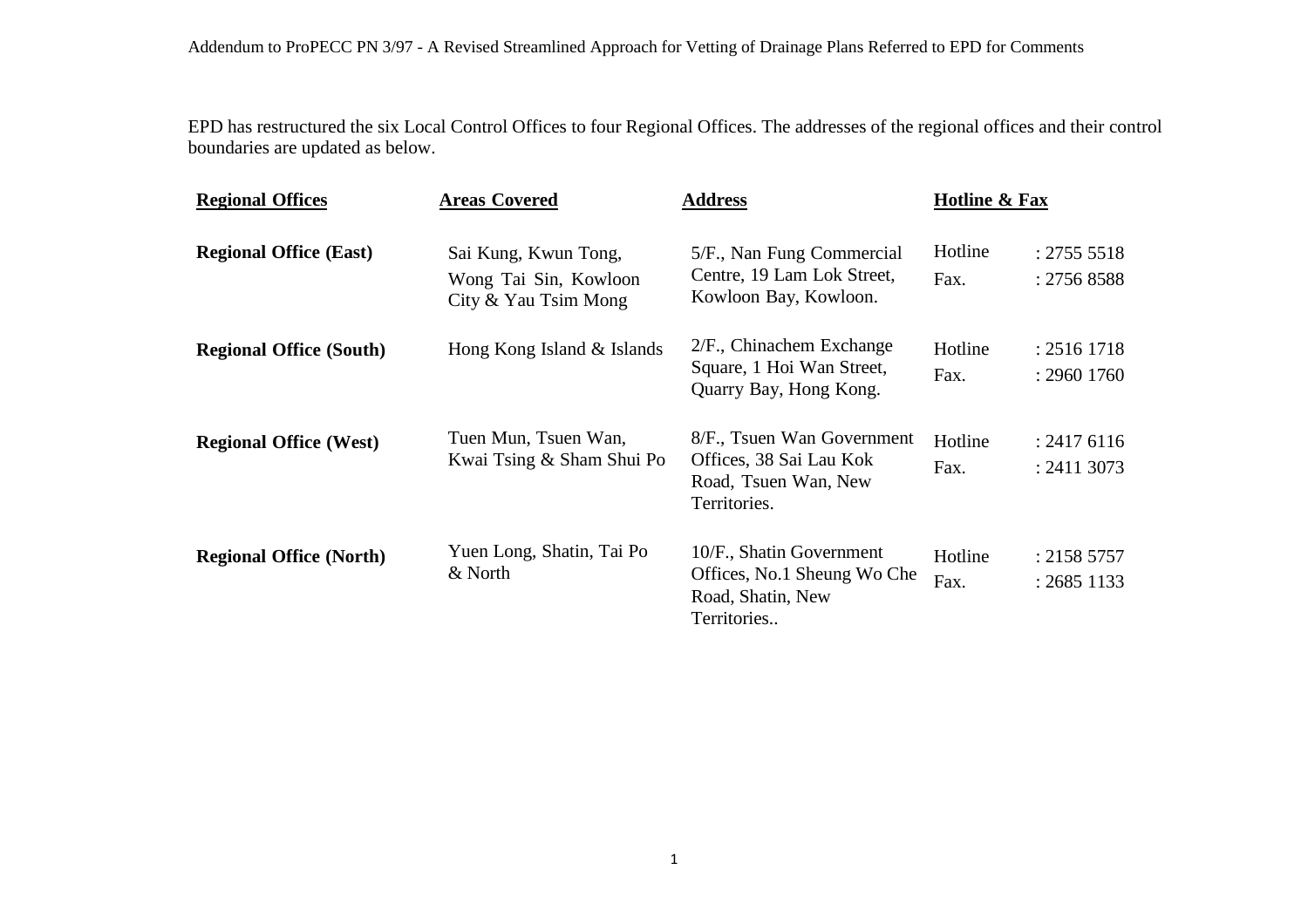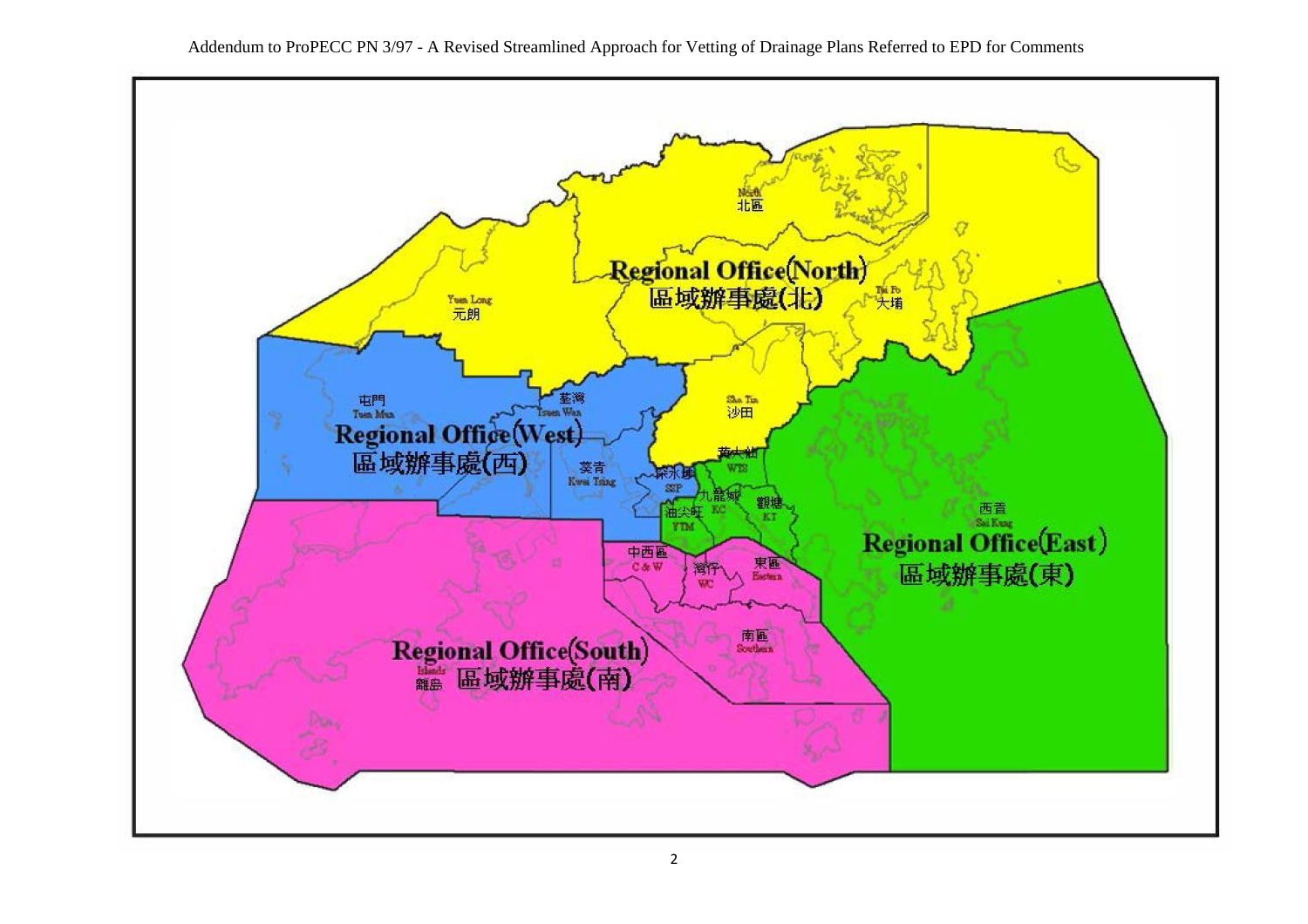# ENVIRONMENTAL PROTECTION DEPARTMENT PRACTICE NOTE FOR PROFESSIONAL PERSONS

# A Revised Streamlined Approach for Vetting of Drainage Plans Referred to EPD for Comments

This paper outlines the principles which supersede the ProPECC PN 1/95 entitled "A Streamlined Approach for Vetting of Drainage Plans Referred to EPD for Comments" and incorporates the changes adopted recently by the Environmental Protection Department (EPD) in order to further streamline the vetting process of drainage plans referred to the department by the Buildings Department (BD), as the Authority under the Buildings Ordinance. Whilst the changes relate solely to the internal procedures of the EPD, there is a need to inform Authorized Persons (APs), and others who may be involved at some stage in the preparation of drainage plans, of the general procedures adopted in vetting drainage plan submissions.

2. Drainage plans of development projects submitted to the BD are referred to the EPD for comment whenever there is a concern for pollution control. After examining the drainage referrals from the environmental protection perspective, the EPD will give comments to BD for coordination of a reply to APs. The processing period from receipt of drainage plan submissions by BD to BD receiving comments from EPD is usually 4 weeks for new submission and 2 weeks for revised submission as required by the Building Authority.

3. In the past, few water control zones had been declared and most liquid effluents were not yet subject to control under the Water Pollution Control Ordinance (WPCO). At that time, as many APs still lacked practical experience in wastewater treatment, it was therefore necessary to vet drainage referrals in some detail to ensure that the drainage systems and wastewater treatment facilities would not cause pollution because of an inappropriate choice of treatment process, or operational problems caused by poor engineering design. This approach, though very successful in preventing pollution problems at the planning stage, is very time consuming, and if not applied sensibly, can slow down approvals. Now that the whole Territory falls within gazetted water control zones and APs are generally more familiar with wastewater treatment technology, EPD has adopted a new approach which is aimed at expediting the approval process.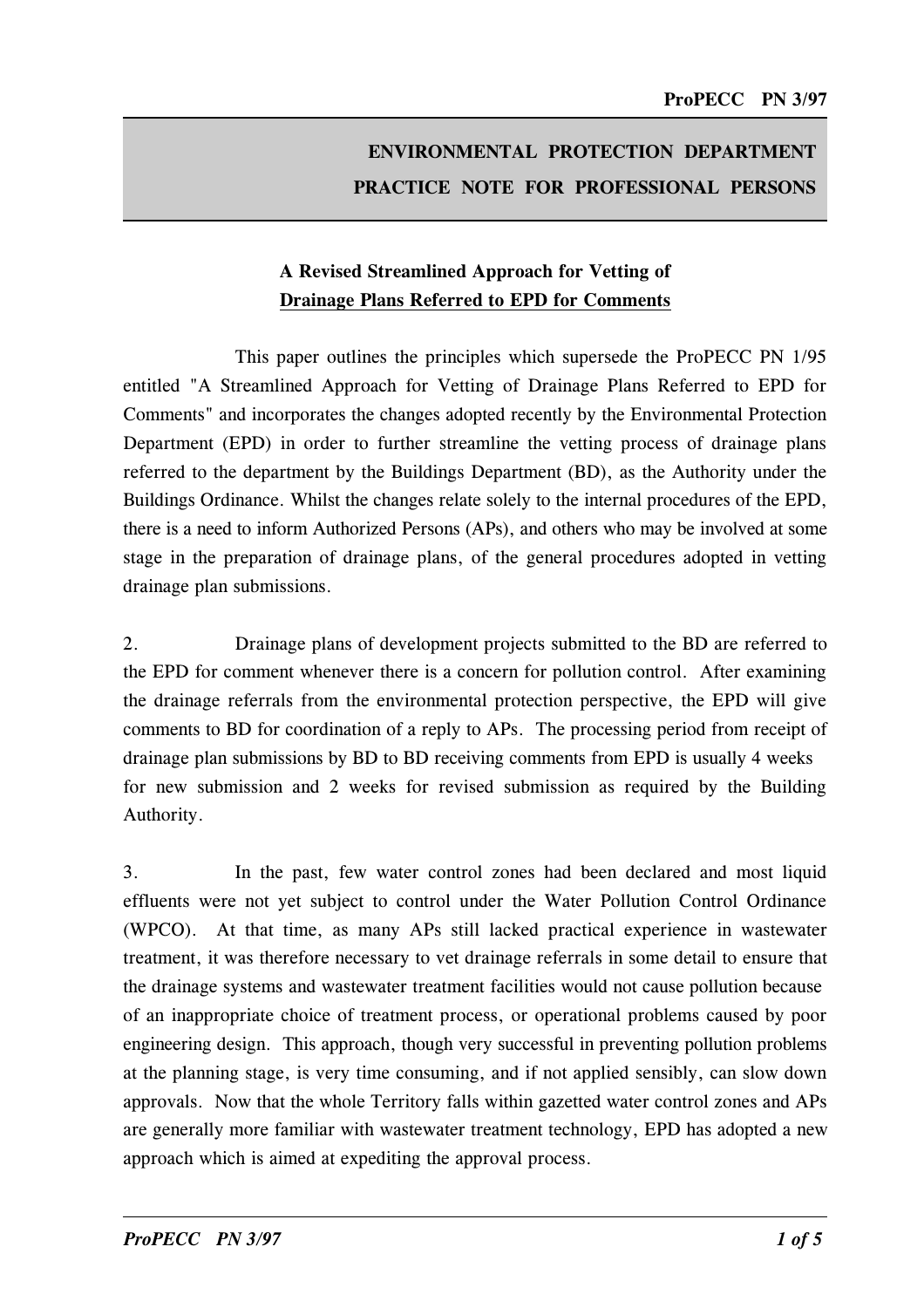4. Under the new approach, EPD will vet only those important or special cases which have potential to cause serious adverse effects on the environment or cause problems which, although less serious, would take a long time to rectify. A submission which falls within one of the following four categories is regarded as an important/special case :

- (i) A submission for an industrial discharge which contains any toxic metals, any toxic/prohibited substances, or a high pollution load due to large flows or high concentrations of chemical oxygen demand (COD), biochemical oxygen demand (BOD), suspended solids (SS) or oil and grease, or which is highly acidic/alkaline or hot.
- (ii) A submission for a development which :
	- (a) falls within the distance limits specified in S.8.3 and S.9.1 of the Technical Memorandum - Standards for Effluents Discharged into Drainage and Sewerage Systems, Inland and Coastal Waters;
	- (b) employs septic tank and soakaway system and the system falls within the minimum clearance distances specified in Appendix D of ProPECC PN 5/93; or
	- (c) falls within a water gathering ground.
- (iii) A submission made by a building developer for a domestic sewage treatment works.
- (iv) A submission involving the employment of non-conventional wastewater treatment methods.

5. In addition to vetting only the important/special cases, EPD will focus only on those aspects which are vital to the provision of proper drainage/wastewater treatment facilities and the achievement of the required effluent quality. These include drainage layout plans, sources and characteristics of wastewater, design effluent standards, the suitability and adequacy of the treatment method(s) selected for achieving the required effluent quality, key design parameters (e.g. flow rate and characteristics of raw wastewater), design assumptions, process design, hydraulic profile, sludge treatment and disposal facilities, provision of essential standby equipment, discharge location of the treated effluent, percolation test results, minimum clearance requirements for soakaway systems and identification of any potential major operating problems (e.g. access for operation and maintenance, etc).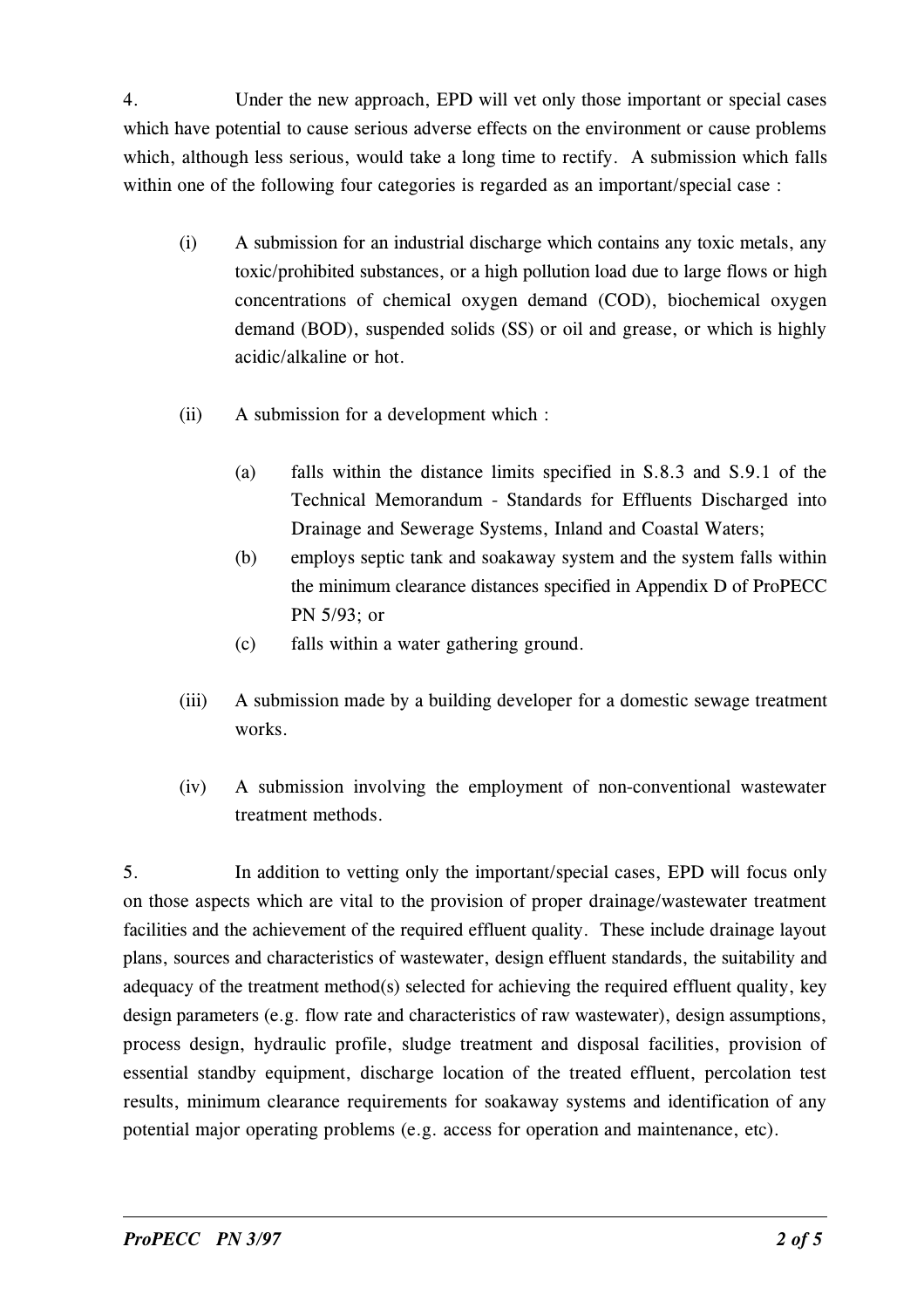6. As regards the design requirements of drainage/wastewater treatment facilities, in particular those which are not categorized here as important/special cases, the APs and other concerned professionals should still refer to the related ProPECC Practice Notes (e.g. ProPECC PN 5/93 and PN 1/94) issued by the EPD in preparing their drainage plan submissions.

7. For those drainage plans which will not be vetted by the EPD under this streamlined approach, the AP and the owner should be reminded that it is their duty and responsibility to provide proper facilities to treat all effluents and wastes generated as necessary and dispose of them in full compliance with the relevant legislative requirements.

8. The drainage referral function, previously undertaken centrally by the Drainage Plans and Referral Section in EPD, has been decentralized to the six Local Control Offices (LCOs) since 1995. A map delineating the boundaries of the LCOs and a table listing the correspondence addresses of the LCOs are attached. Whilst LCOs will use the screening criteria mentioned above as a general guide, they are also in a position to use their knowledge of local conditions to give special consideration to cases with particular environmental concerns.

9. For the avoidance of doubt, all drainage plans should continue to be submitted to the Buildings Department. Also, it should be emphasized that any approvals granted do not absolve the project proponent from control under the environmental legislation. It is therefore the responsibility of the AP and the owner to ensure that the effluents discharged from the drainage/wastewater treatment facilities will be able to comply with any current statutory environmental requirements.

> (M.J. Stokoe) Ag. Director of Environmental Protection

Environmental Protection Department 28/F Southorn Centre 130 Hennessy Road Wan Chai

Issued December 1997 Ref. : EP 81/C2/28 Annex I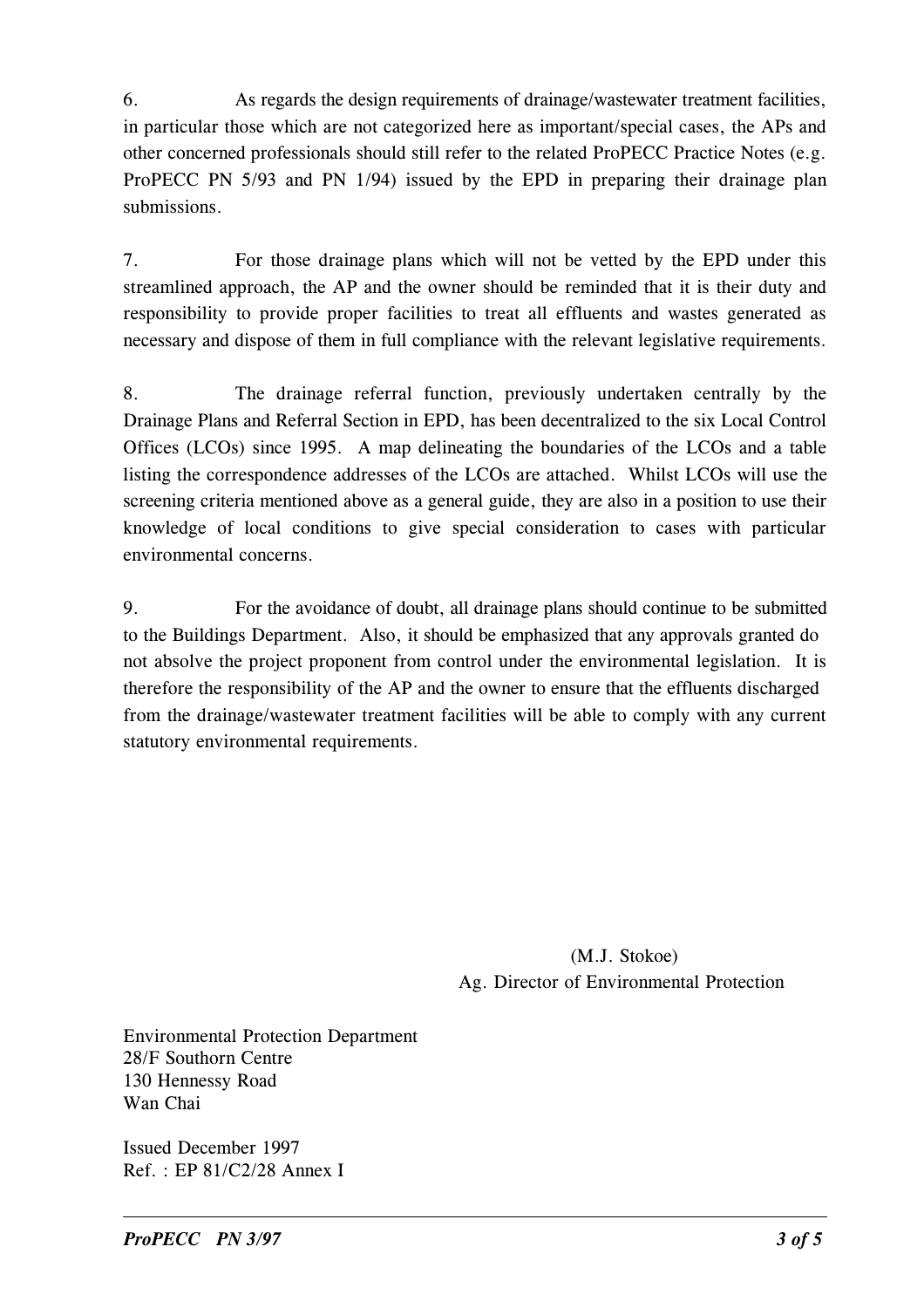## Correspondence Addresses of Local Control Offices

#### Local Control Office (Territory North)

for North, Tai Po and Sha Tin Districts

Environmental Protection Department Local Control Office (Territory North) Units 1-10, 11/F Grand Central Plaza Tower 1 138 Shatin Rural Committee Road Sha Tin, N.T.<br>Fax: 2685 2685 1133

#### Local Control Office (Territory Sonth)

for Hong Kong Island (i.e. Central & Western, Wan Chai, Eastern & Southern Districts), and Islands Districts

Environmental Protection Department Local Control Office (Territory South) 3/F, Chinachem Exchange Square 1 Hoi Wan Street Quarry Bay Hong Kong<br>Fax: 29 Fax : 2960 1761

#### Local Control Office (Urban East)

for Sham Shui Po, Yau Tsim Mong and Kowloon City Districts

Environmental Protection Department Local Control Office (Urban East) Suite UG01-02 and Unit 101 Block 2, Ho Fai Commercial Centre 222-224 Sai Lau Kok Road Tsuen Wan, N.T. Fax : 2402 8275

#### Local Control Office (Urban West)

for Tsuen Wan and Kwai Tsing Districts

Environmental Protection Department Local Control Office (Urban West) 8/F, Tsuen Wan Government Offices 38 Sai Lau Kok Road Tsuen Wan, N.T. Fax. : 2415 8958

#### Local Control Office (Territory East)

- for Wong Tai Sin, Kwun Tong and Sai Kung Districts

Environmental Protection Department Local Control Office (Territory East) 5/F, Nam Fung Commercial Centre 19 Lam Lok Street Kowloon Bay Kowloon<br>Fax: 2756 8588

### Local Control Office (Territory West)

- for Yuen Long and Tuen Mun Districts

Environmental Protection Department Local Control Office (Territory West) 7/F, Chinachem Tsuen Wan Plaza 455 Castle Peak Road Tsuen Wan, N.T. Fax : 2611 9149